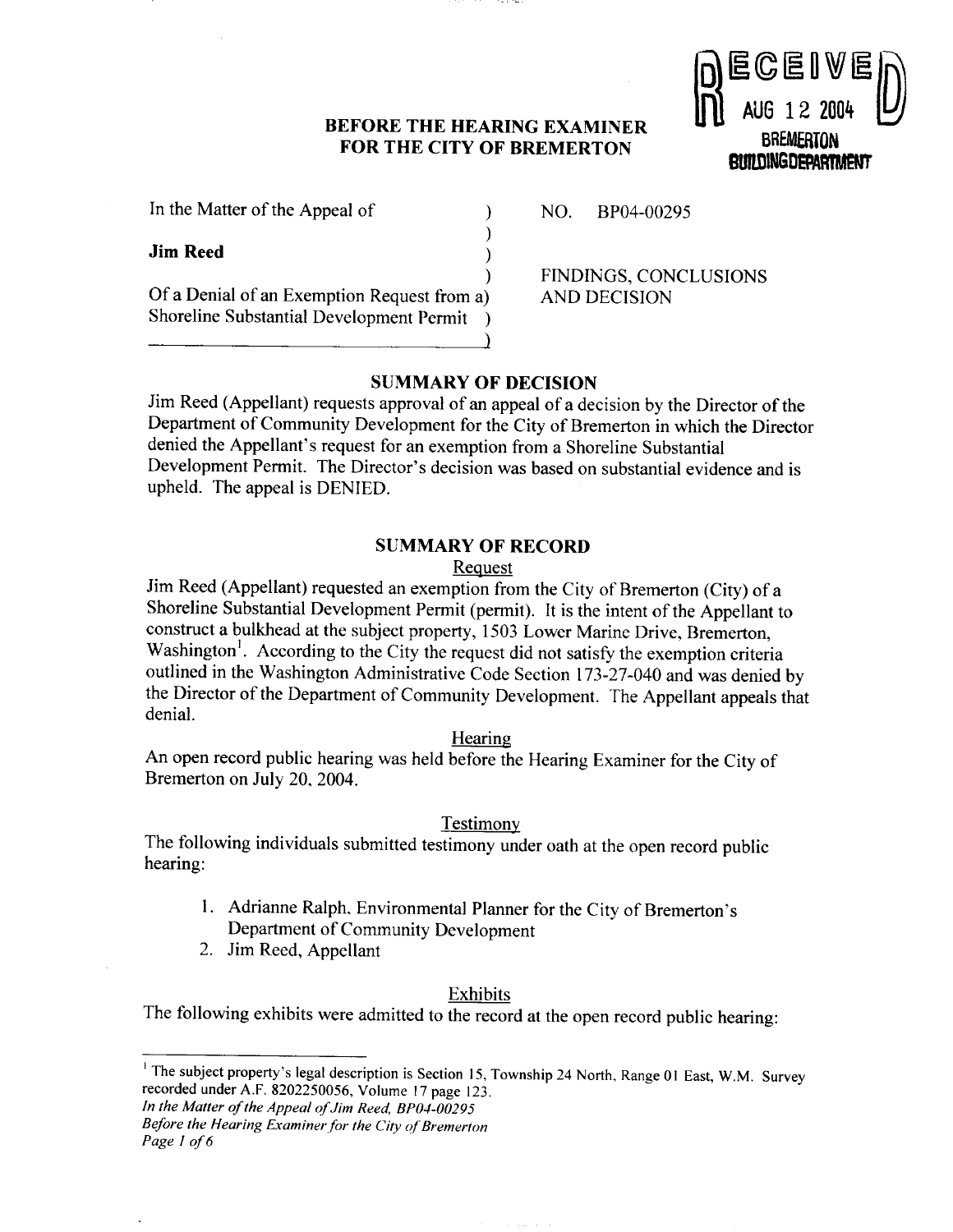| Exhibit A: | Exemption Request received February 20, 2004                           |
|------------|------------------------------------------------------------------------|
| Exhibit B: | Survey Map received March 19, 2004                                     |
| Exhibit C: | Letter from Chris Hugo to Jim Reed dated May 3, 2004                   |
| Exhibit D: | Washington Administrative Code 173-27-040                              |
| Exhibit E: | Letter from Adrianne Ralph to Jim Driscoll dated July 15,<br>2004      |
| Exhibit F: | Appeal of Exemption Request Denial received May 17,<br>2004            |
| Exhibit G: | Aerial Photographs of the Subject Property dated May 19,<br>1992       |
| Exhibit H: | Photographs of Oyster Bay near Subject Property dated<br>July 19, 2004 |
| Exhibit I: | Photographs of the Subject Property and its Shoreline                  |
| Exhibit J: | Department of Ecology Aerial Photograph of Subject<br>Property         |
| Exhibit K: | Letter from Adrianne Ralph to Jim Reed dated May 2, 2003               |
| Exhibit L: | Letter from Chris Hugo to Jim Reed dated October 22,<br>2003           |
| Exhibit M: | Letter from Paul McConkey dated July 17, 2004                          |
| Exhibit N  | Series of photographs submitted by Appellant                           |

Upon consideration of the testimony and exhibits admitted at the open record hearing, the Hearing Examiner enters the following Findings, Conclusions and Decision:

# **FINDINGS of FACT**

- 1. On February 20,2004, the Appellant filed an exemption from a permit request in order to construct a bulkhead on the t property at 1503 Lower Marine View Drive, Bremerton, Washington. In the request the Appellant submitted that he desired to construct a "normal protective bulkhead common to a single family residence" for the purpose of "protecting an existing single family residence from loss or damage from erosion." Supporting materials submitted with the application estimated that the project would cost \$5,000.00, and affirmed that the stockpile of all materials and all construction would be landward of the Ordinary High Water Mark. The Appellant's proposed bulkhead would be built of large rock, at a negative angle and would be **4**  feet in height or less. It would be placed at the toe of the bank. No more than one cubic yard of back fill would be used per one foot of wall. *Exhibit A, Exemption Request, pages* 1, 2. *and* 4; *Testimony of Mr. Reed*
- *2.* On May 3,2004, the Director of the Department of Community Development for the City of Bremerton denied the Appellant's request. The Appellant filed a timely appeal of the denial on May 17, 2004. *Exhibit* C: *Exhibit F*

*In the Matter of the Appeal of Jim Reed, BPOI-00295 Before the Hearing Examiner,for the* City *of Bremerton Page 2 of 6*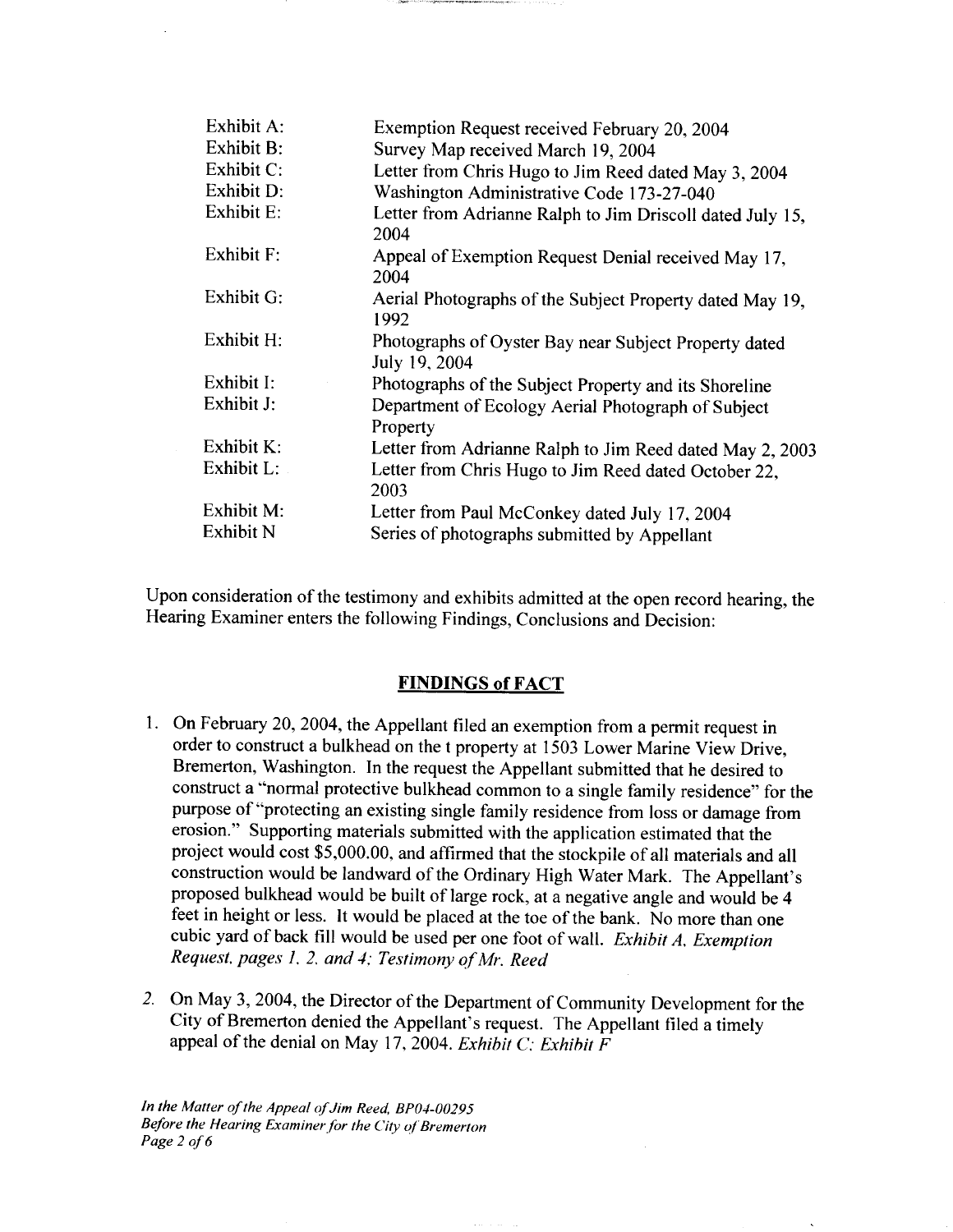- 3. The initial request was filed by the Appellant on February 20, 2004. On March 19, 2004 it was supplemented with a survey map that depicted the Ordinary High Water Mark and its relation to the location of the single family residence on the subject property. According to the Appellant the bank immediately in front of the Appellant's residence is subject to erosion from the high water that hits the bank during heavy storms. *.Exhibit* B, *Survey Map. page I* ; *Testimony qf Mr. Reed..* .
- 4. In the denial letter dated May 3, 2004, the Director, Chris Hugo, denied the Appellant's exemption request. Mr. Hugo concluded that the development proposed by the Appellant did not meet the *precise terms* of *the listed exemptions.* He set forth that the request did not meet the strict criteria for an exemption as set forth in the Washington Administrative Code (WAC) Section 173-27-040. Apparently Mr. Hugo based this decision on the measurements as listed in the site plan that the closest corner of the single family residence was 42 feet from the Ordinary High Water Mark and the furthest corner was 68 feet away. Moreover, he asserted that the section of Oyster Bay adjacent to the single family residence did not appear to be eroding in a manner that would lead to loss or damage. *Exhibit C. Letter from Chris Hugo, page 1.*
- 5. The Appellant filed a timely appeal to the Director's denial of the exemption request on May 17,2004. In that appeal, he stated that the Director's decision was arbitrary and that it was not based on findings of fact or proof that erosion would not cause damage. *Exhibit F, Appeal of Exemption Request Denial, page I.*
- 6. In a July 15, 2004 response to the appeal<sup>1</sup>, Adrianne Ralph, Environmental Planner for the City of Bremerton's Department of Community Development, submitted that the appeal should be denied for numerous reasons. She contended that pursuant to WAC 173-27-040(1)(a), exemptions from the Shoreline Substantial Development Permit application process must be construed narrowly. The Appellant did not provide any evidence of loss or damage that would warrant an exemption. *Exhibit E, Letter,from Adrianne Ralph, pages I*
- The City contended that in the shoreline designated area in which the Appellant the subject property is located (the subject property). The Bremerton Shoreline Master Program would allow a residence to be built without a bulkhead within 25 feet of the Ordinary High Water Mark. Because the Appellant's single family residence is 42 feet at its closest comer from the Ordinary High Water Mark the residence is at low risk of loss or damage. *Exhibit E. Letter from Adrianne Ralph: Testimony of Ms. Ralph*
- 8. According to the City, WAC 173-27-040(1)(c) places the burden of proving that a development or use is exempt from the permit process on the applicant. The Appellant failed to provide sufficient information that the bulkhead was necessary for

**I The City's response was in the form** of **a letter to the Hearing Examiner and was treated as the staff report for the matter.**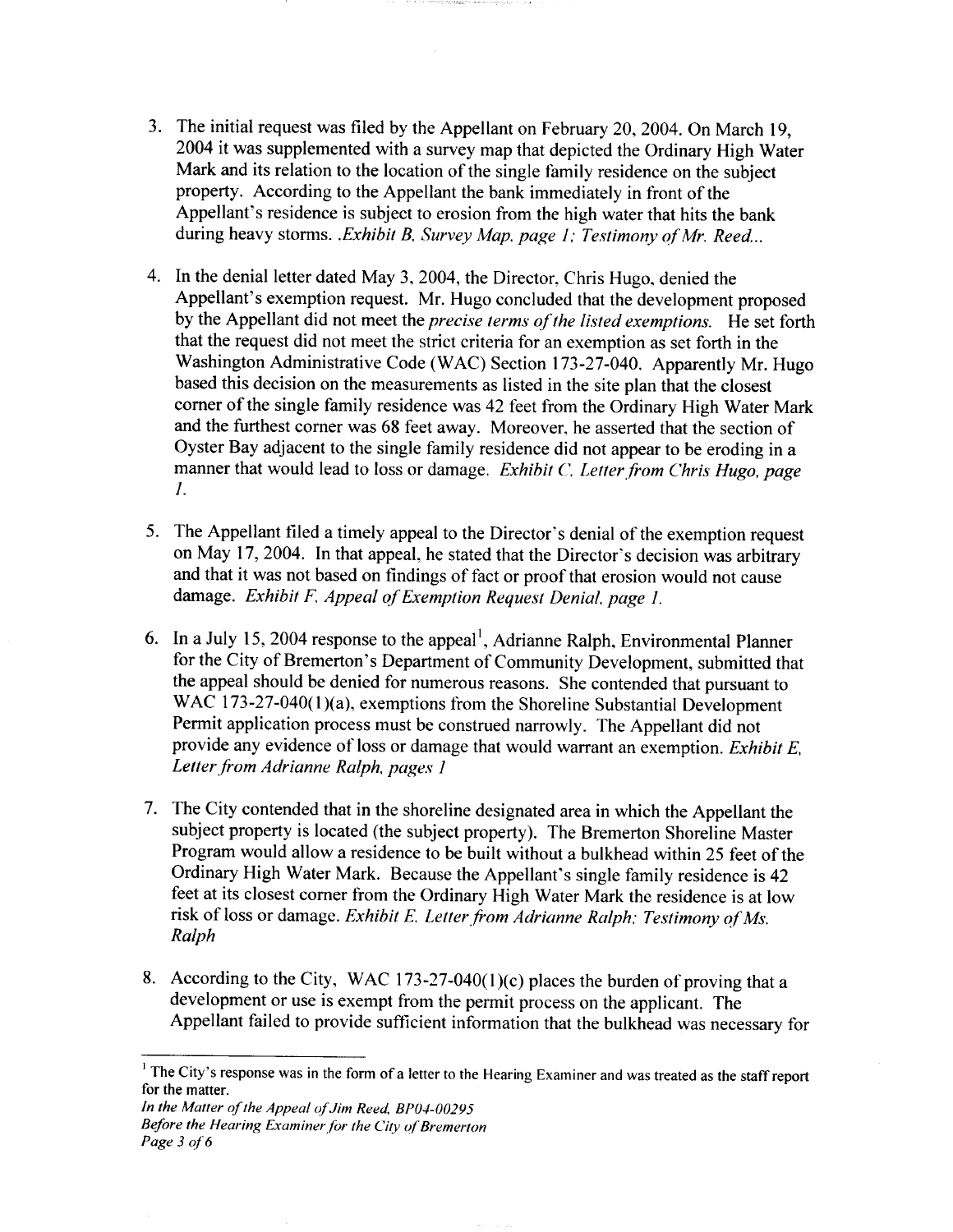the preservation of the single family residence. *Exhibit E. Letter,from Adrianne Ralph, pages I and 2; Testimony* of *Ms. Ralph* 

- 9. At the hearing the Appellant offered testimony of extreme tidal action on the site, of heavy boat of Oyster Bay resulting in wake action on the shoreline; and of winter storms. He submitted that all of these activities place the shoreline at risk of erosion and thus contested the City's requirement that he show erosion. He submitted that the bulkhead would be constructed as a preventative measure. Further the Appellant contended that exposed roots a tree on the shoreline demonstrated the erosive nature of the site and the potential harm to the residence. *Testimony qf'Mr. Reed; Exhibit N*
- 10. In response to the Appellant's arguments the City representative submitted that the area is a low energy environment with little evidence of wave action. The City submitted photographs depicting the low energy of the area. However the Appellant submitted that the photographs were taken in the summer months when the erosion activity is not as apparent. : *Testimony of Ms. Ralph: . Testimony of Mr. Reed*
- 11. On behalf of the Appellant, Paul McConkey wrote a letter on July 17,2004. Mr. McConkey, who has lived on the property adjacent to the Appellant's since 1976, stated that prior to the Appellant living on site the subject property had an old wooden boat ramp on the shoreline. As a former marine construction businessman, he believed that it had been washed away. It was his contention that the bank was being washed away. *Exhibit M, Letter from Paul McConkey, page 1.*

### **CONCLUSIONS**

### **Jurisdiction**

The Hearing Examiner is granted authority to review an appeal of an exemption request denial pursuant to Bremerton Municipal Code (BMC) Sections 2.13.070, 2.13.080, and 21.04.1 10. When reviewing an appeal of an administrative decision, the Bremerton City Council restricts the authority of the Hearing Examiner to determining whether the administrative decision was supported by substantial evidence. *BMC' 21.02.935(j).* 

#### Criteria for Review

In order to grant an exemption from the ordinarily required Shoreline Substantial Development Permit, it must be found that the development in question precisely meets one or more of the exemptions listed in the Washington Administrative Code (WAC) Section 173-27-040. Relevant to the present appeal, WAC 173-27-040(2)(c) reads:

> "Construction of the normal protective bulkhead common to single-family residences. A 'normal protective' bulkhead includes those structural and nonstructural developments installed at or near, and parallel to, the ordinary high water mark for the sole purpose of protecting an existing single-family residence and appurtenant structures from loss or damage by

**In the Matter of the Appeal ofJim Reed, BPOI-00295 Before the Hearing Exuminer.for the City of Bremerton**  *Page* **4** *of* 6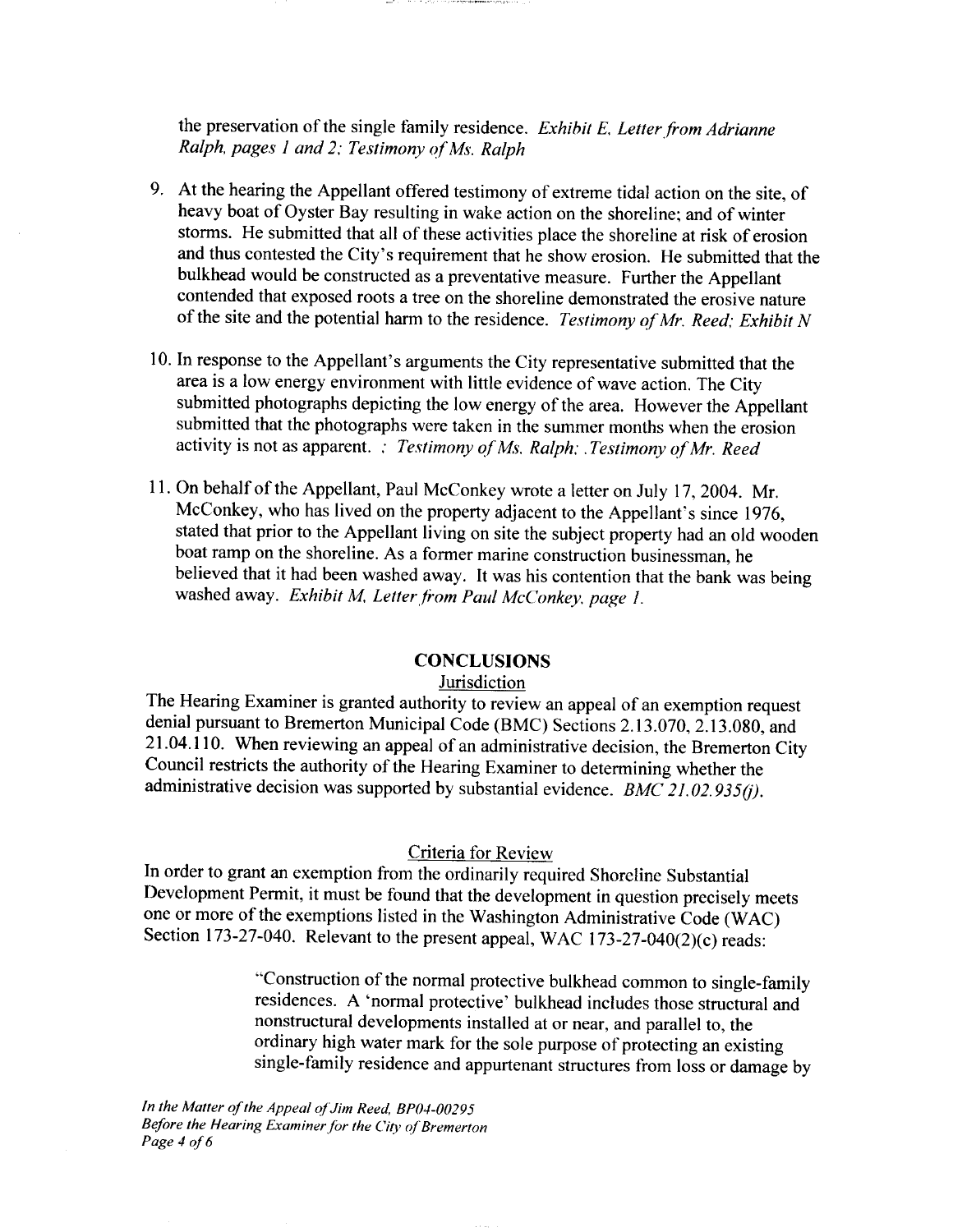erosion. A normal protective bulkhead is not exempt if constructed for the purpose of creating dry land."

WAC 173-27-040 also requires that exemptions be construed narrowly and that the burden of proof that a development or use is exempt from the permit process be on the applicant. WAC *173-27-040(l)(a),* (b), *and (c).* 

international group

An action is held to be arbitrary when it is a "willful and unreasoning action, without consideration and regard for facts and circumstances." *Teter* v. *Clark C'ounty,* 104 Wash.2d 227,237 (1985) (quoting *Miller* v. *Tacoma,* 61 Wash.2d 374, 390 (1963)). However, when there is evidence in the record and "[wlhere there is room for two opinions, action is not arbitrary or capricious when exercised honestly and upon due consideration, even though it may be believed that an erroneous conclusion has been reached." *Miller* v. *Tacoma,* 61 Wash.2d 374,390 (1963) (quoting **Smith** v. *Hollenbeck,*  48 Wash.2d 461, 464 (1956)).

## Criteria Based on Findings

- **1. The Appellant has not met the burden of proof in showing that the proposed development is exempt from the permit process.** Pursuant to WAC 173-27-  $040(1)$ (c), the applicant bears the burden of proving that the proposed development meets exemption criteria. The Appellant stated that he proposed construction of a "normal protective bulkhead common to a single family residence" for the purpose of "protecting an existing single family residence from loss or damage from erosion." At first glance, the request meets the exemption criteria because it aims to protect an existing single family residence by erecting a bulkhead near the Ordinary High Water Mark. However, pursuant to WAC 173-27-040(2)(c) the Appellant must also show that the *sole purpose* of erecting the bulkhead is to protect the single family residence from *loss or dumage by erosion.* In other words, he must demonstrate that there is sufficient risk of loss or damage by erosion in order to establish that such protective action is the sole purpose of the construction. If there is no significant risk of loss or damage by erosion, then the project's sole purpose cannot be to protect from such erosion. The amount of erosion taking place at the Appellant's property is in dispute and as the exemption criteria are to be construed narrowly, and as the burden of proof is on the applicant. there is insufficient evidence that the proposed project meets the exemption criteria. *Findings of Fact Nos. 2, 4, 6, 7, and 8.*
- **2. The Director's denial of the exemption request was not arbitrary.** In denying the exemption request, Mr. Hugo, the Director of the Department of Community Development for the City of Bremerton set forth factual reasons for the denial. The Director stated that the request did not meet the strict criteria for an exemption set forth in the Washington Administrative Code (WAC) Section 173-27-040. He stated that the closest corner of the single family residence was 42 feet from the Ordinary High Water Mark and the furthest corner was 68 feet away. Moreover, he asserted that the section of Oyster Bay adjacent to the single family residence did not appear to be eroding in a manner that would lead to loss or damage. It is evident from the

*In* **the Matter** of **the Appeul** of *Jim* **Reed, BPOI-00295 Before the Hearing Examiner for** *the* **Ciw of'Bremerton Page 5 of 6**